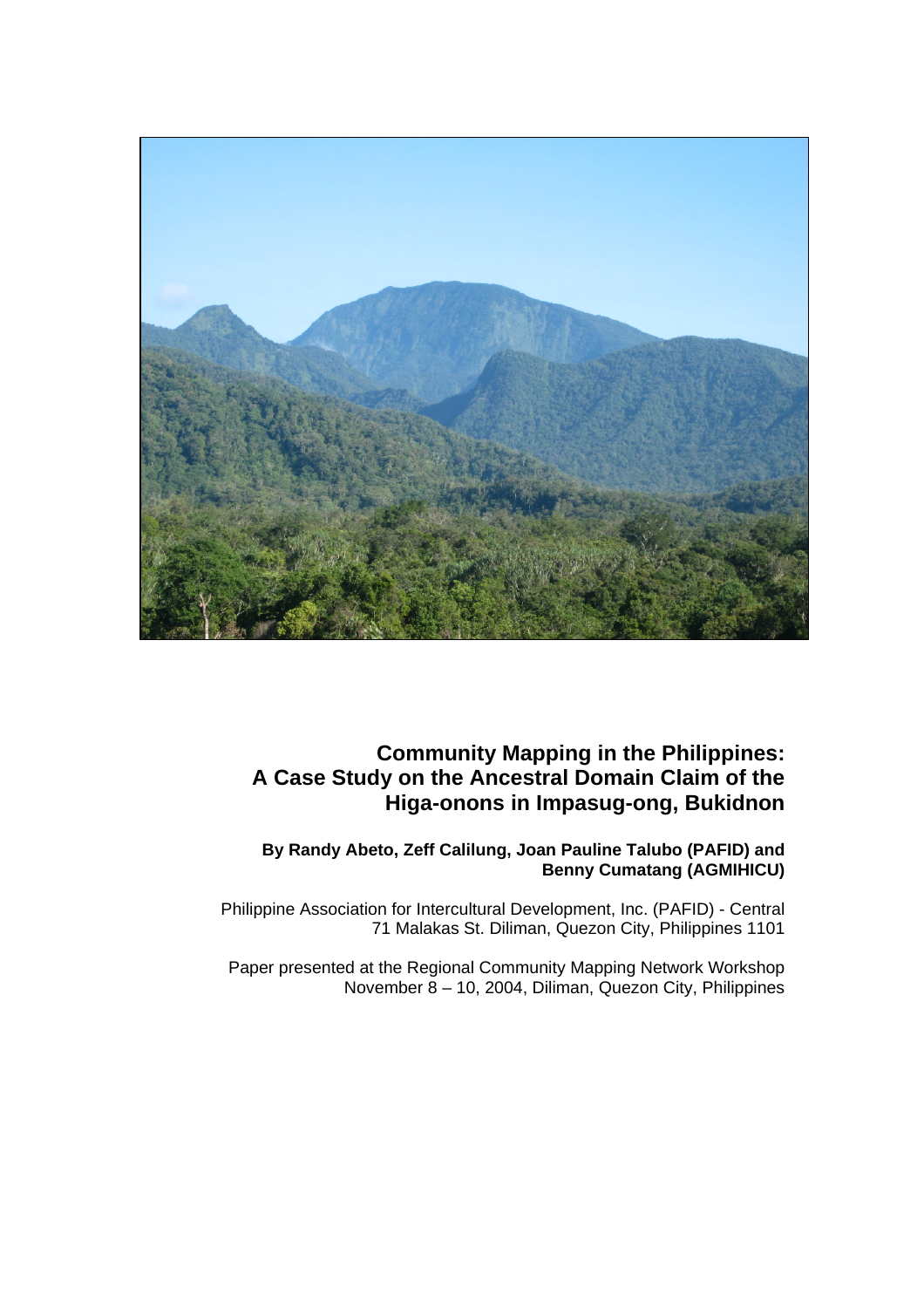## *In the Philippines, the battle of indigenous communities for their rights to their domains has been, and remains to be a hard-fought struggle.*

#### **Background**

The Philippines is a melting pot for different cultures due to colonization by other countries. After a long period under the Spanish rule, the Americans took over, followed by the Japanese during World War II. Due to this, land ownership was greatly influenced by the colonizers.

The Spaniards brought with them the Regalian Doctrine, which dictated that all lands belong to the king. This dictum stated that the colonizer has claims over all the lands in the name of the king, notwithstanding the fact that people already occupy these lands. All lands became known as crown lands. This was the very first challenge to indigenous peoples' ownership over their lands and the root cause of most of the threats that followed.

During the American rule, the State replaced the King, and crown lands were converted to lands of the public domain. Public lands belonged to the State and were divided into four categories: forest, mining, national parks and agricultural lands. Agricultural lands were classified as alienable and disposable and were given to private individuals by means of grants. It was also during this time that the Torrens titling system was adopted and the use of Spanish titles as evidence of ownership was discontinued. The Land Registration Act of 1902 required landowners to register their landholdings and acquire a Torrens title for their lands. The Torrens system was devised by British customs official Sir Robert Torrens, to put a stop to any question about the legality of the



ownership of a parcel of land. This gave birth to the land registration system that is still being used in the country.

Indigenous communities found themselves lost through the changing of the system. Ancestral domain became part of the public domain. This gave access to private individuals to acquire these lands. The system left no room for "communal" ownership because lands could only be registered to private individuals. No legal instruments were available for indigenous communities to make negotiations, and their visions were blurred by these proceedings.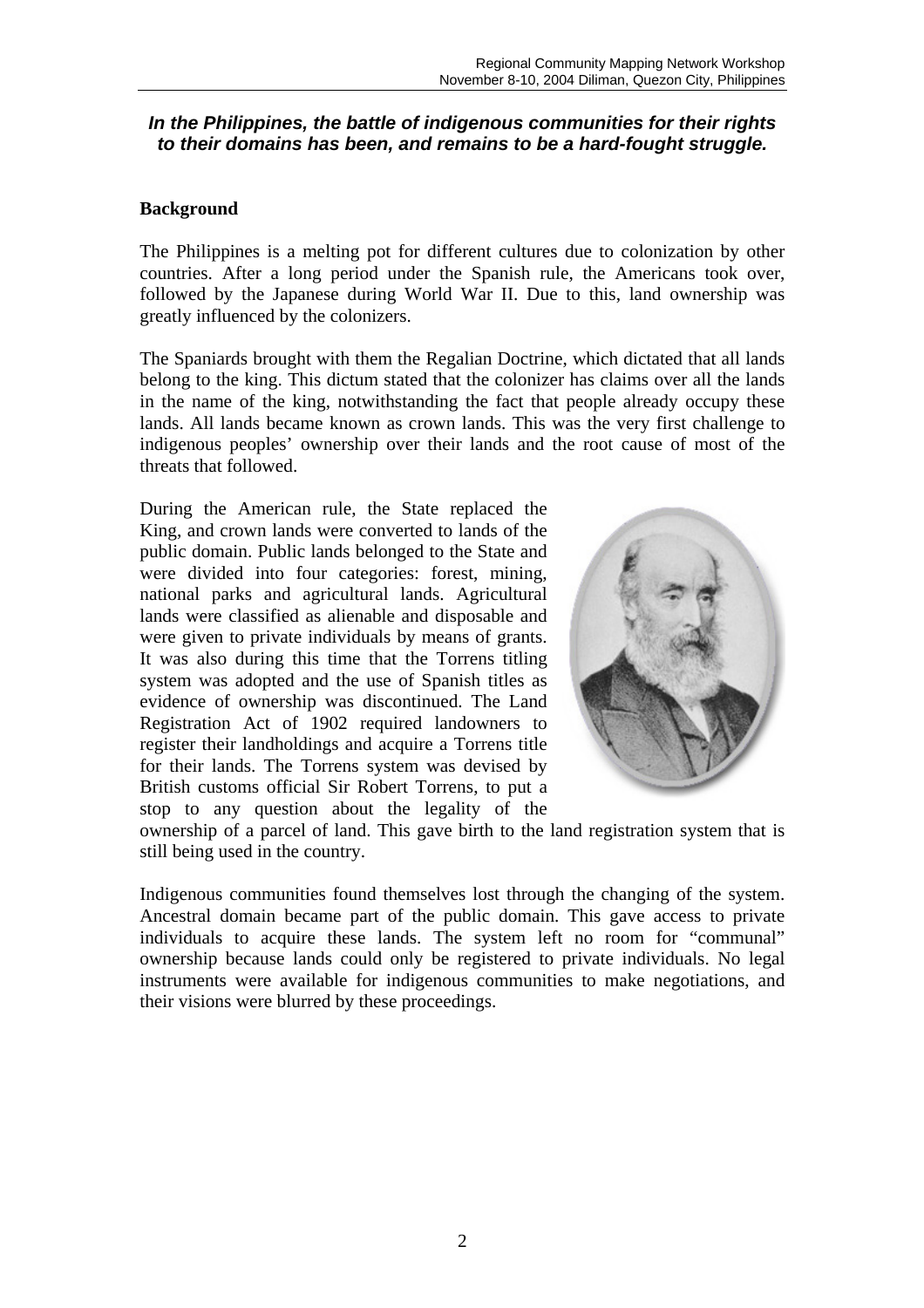#### **The Higa-onon Ancestral Domain Claim**

The Higa-onon ancestral domain claim has a total area of  $10,054.88$  hectares<sup>1</sup>, situated in the municipalities of Impasug-ong and Malitbog at Bukidnon, Mindanao. Inhabitants are composed of communities from the sitios of Mintapod, Agtulawon, Kiudto, Kaanibongan, Butongon, Ulawon and some sitios in Barangay Hagpa. At the northwest portion of the claim are the vast green forests of the Mt. Kimangkil Range. Mt. Kimangkil Range has one of the highest peaks in the entire country towering at 2500 meters<sup>2</sup> from mean sea level. The place is home not only to forests but also to rivers and waterfalls. Sacred places can also be found within. It serves as a hunting ground for the community and provides most of their basic needs. It is also their primary source of livelihood as the forest is rich in flora and fauna, rattan, timber and even non-timber forest products.

Early on, the community has faced problems because of logging operations in the forests. The rich forests attracted lowlanders to invest and engage in logging businesses which brought not only competition to the community, but also destruction of their sacred home and disturbance to their quiet lives. There are other problems confronting the community, but the biggest challenge they have to face is the proposed establishment of Mt .Kimangkil as a protected area.

According to the National Integrated Protected Areas System Act of 1992 (Republic Act 7586), a "protected area" refers to identified portions of land and water set aside by the reason of their unique physical and biological significance, managed to enhance biological diversity and protected against destructive human exploitation.

Mt. Kimangkil is not the lone candidate for a protected area in the province of Bukidnon. In fact, applications for Mt. Tago and Mt. Pantaron Range are also underway. If approved, these three areas will be added to the other natural parks namely Mount Kitanglad Range and Mt. Kalatungan Range. Mt. Kitanglad was the first established protected area in Bukidnon. Although it has been classified as a national park since 1990 through Presidential Proclamation 677, it only became a fullfledged protected area in the year 2000 through Republic Act 8978.<sup>3</sup>

The conflict lies in the overlapping management of the area. If Mount Kimangkil becomes a protected area, it will be under the jurisdiction of the Protected Areas Management Board (PAMB) within the Department of Environment and Natural Resources.<sup>4</sup> The PAMB is composed of representatives from the government, civil society and the community. The community will still be one of the stakeholders, but their say will be limited and subject to the evaluation of the government.

## **Agtulawon-Mintapod Higaonon Cumadon Initiatives**

 $\overline{a}$ 

<sup>&</sup>lt;sup>1</sup> From the results of the on-ground survey conducted in 2003 by AGMIHICU with the assistance of  $\frac{PAFID}{P_{\text{term}}}$ 

From the NAMRIA Topographic map of Calabugao Plain series no. 4045 IV  $\frac{3}{4}$  the notion protected Area in Pulislage" by Walter L Balanc/Mindegays (25

<sup>&</sup>lt;sup>3</sup> "Another Protected Area in Bukidnon" by Walter I. Balane/ Mindanews/ 25 April 2004

<sup>&</sup>lt;sup>4</sup> 4DENR is mandated to be the primary government agency responsible for the conservation, management, development and proper use of the country's environment and natural resources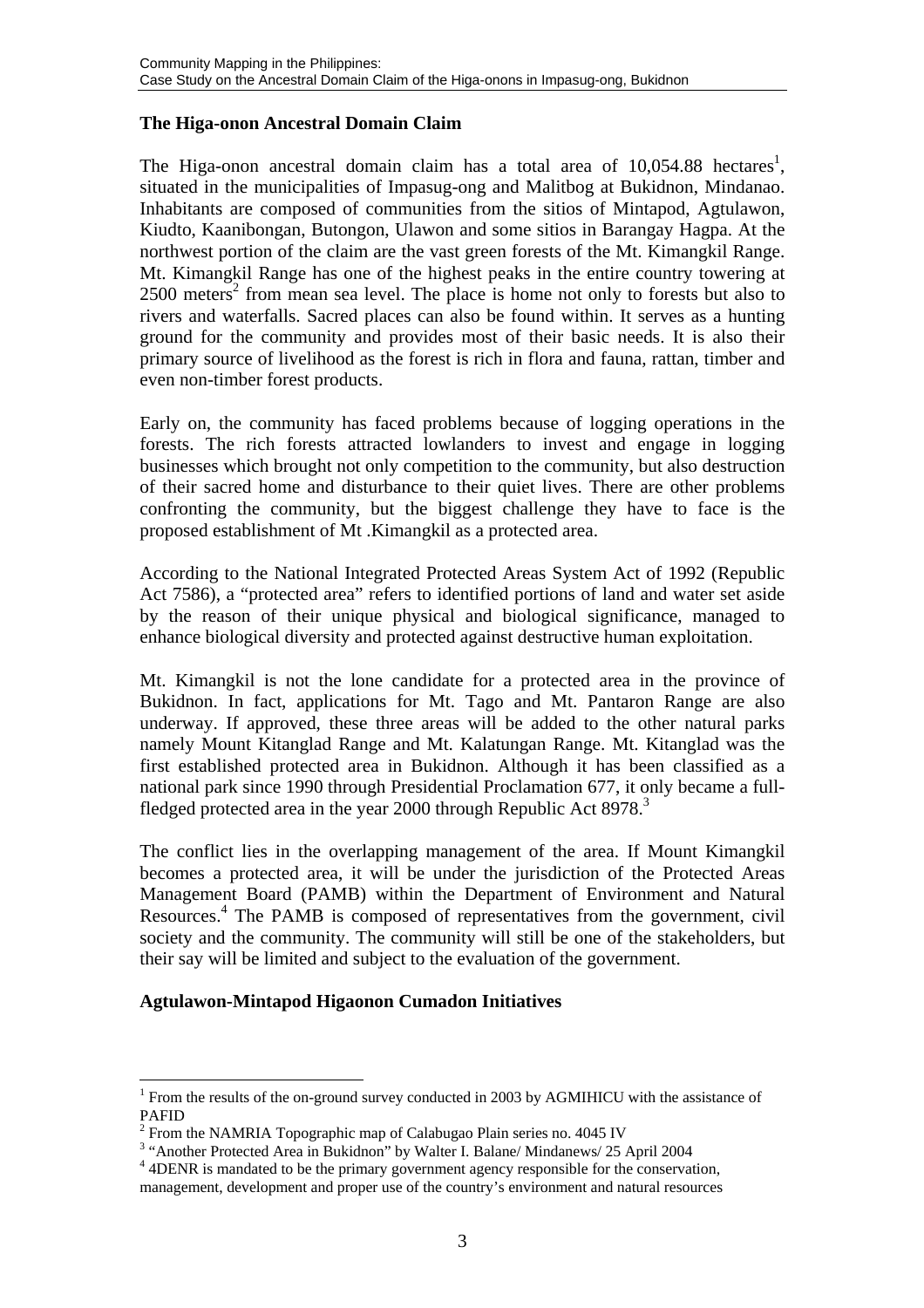In May 1995, AGMIHICU<sup>5</sup> (Agtulawon-Mintapod Higaonon Cumadon) applied for a Certificate of Ancestral Domain Claim (CADC) at the Department of Environment and Natural Resources. Back then, the processing of CADC applications was still under the mandate of DENR. An Ancestral Domains Office within the DENR was created under the Department Administrative Order No. 2, series of 1993. This office was given the power to identify, determine and delineate ancestral domain claims in the country. A CADC was a legal instrument that would give indigenous communities full rights over their domains and one was awarded to the Higa-onons in February 1998.

Despite the principles of self-delineation indicated in DAO 2, the boundaries set down by the actual survey of the Higa-onon ancestral domain claim was far from what the community elders identified as the extent of their domain. The size was reduced and the lack of on-ground markers prevented them from using the CADC and the map to defend their rights.

In 1997, the Republic Act 8371, commonly known as the Indigenous Peoples Rights Act, was enacted, creating the National Commission on Indigenous Peoples. The NCIP is an agency under the Office of the President, created specifically for the welfare and protection of indigenous peoples all over the country. The Ancestral Domains Office of the DENR was transferred to NCIP, along with the mandate of the identification and delineation of ancestral domains.

With the creation of NCIP, AGMIHICU found another outlet where they could put their initiatives. They started negotiating with the NCIP and continued coordinating with the DENR and other non-government organizations as well.

## **Mapping the Higa-onon Ancestral Domain Claim**



AGMIHICU started working with the Philippine Association for Intercultural Development (PAFID) in the year 2001. After several meetings and consultations, it was planned and agreed upon that PAFID and partner NGOs would assist AGMIHICU in delineating the boundaries of their ancestral domain.

PAFID trained the community in

making a scaled three-dimensional model of their claim. With just raw materials at hand, they were able to construct their 3D model in between August and October 2001.

After the construction of the 3D model, zoning and land-use planning was done. On a plastic sheet overlaid on the 3D model, the community identified and traced the lines dividing the claim according to land use. The community was also asked to add other details that they considered significant, such as names of sacred places, important

 $\overline{a}$ 

<sup>&</sup>lt;sup>5</sup> An indigenous peoples' organization composed of the Higa-onons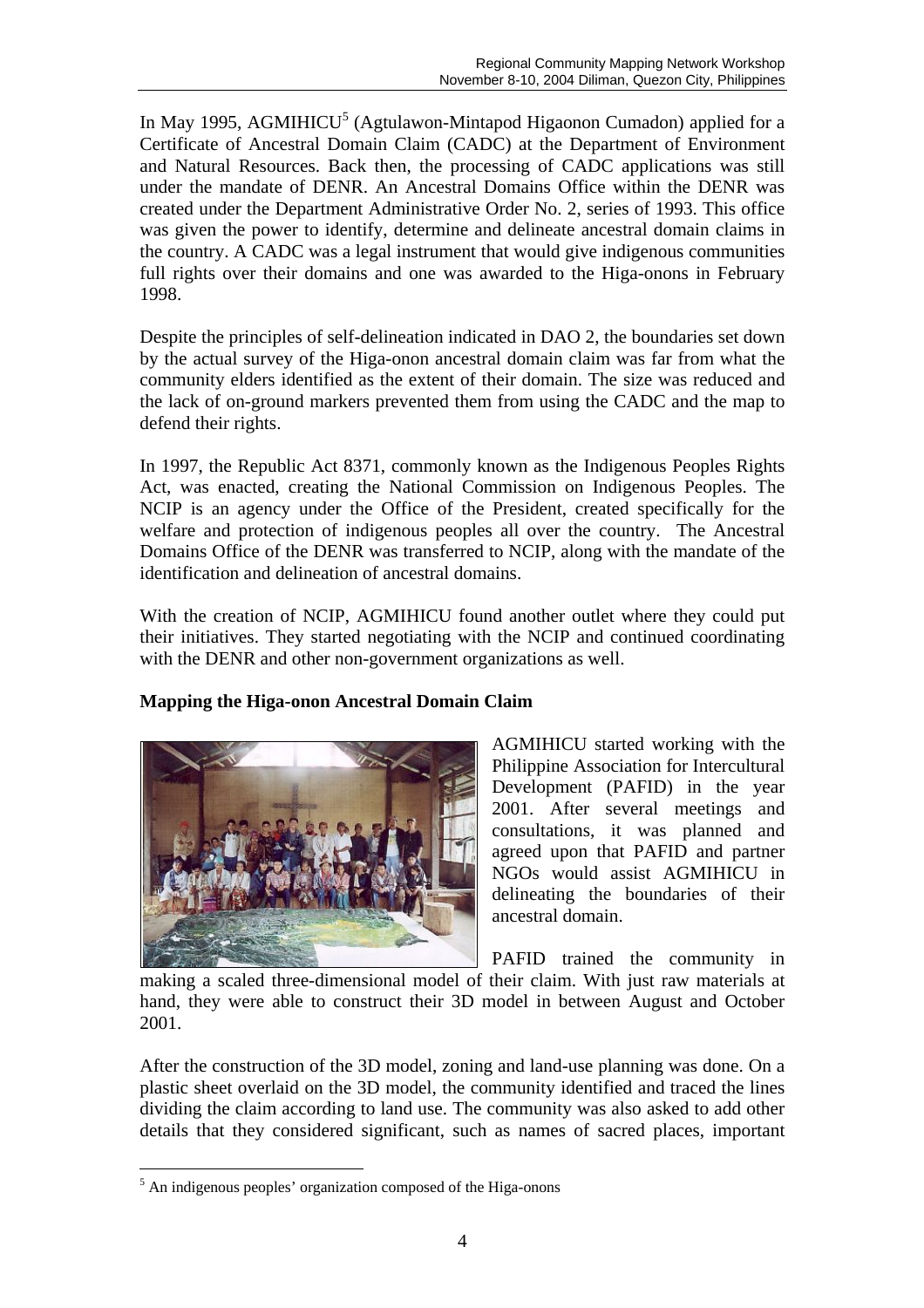landmarks and cultural sites. Names of mountain peaks, rivers and roads were taken from the topographic map of the area. All of these were consolidated into a land-use map for the community's reference.

Community mapping activities did not materialize continuously for the Higa-onon tribe. There were major gaps in the process, but this did not prevent them from reaching their goals. The perimeter survey of their domain started in April 2002, but unfortunately, unwanted problems that caused the delay of activities occurred. The survey was resumed only after more than a year. Finally, in August 2003, the delineation of the boundary of their ancestral domain claim was finished.

The survey was conducted by fourteen individuals, four from AGMIHICU, eight from Impahanong



Amosig Higa-onon Tribal Community Organization (IAHTCO<sup>6</sup>) and two from PAFID. Prior to the survey, the PAFID staff trained the other twelve in using a handheld Global Positioning System receiver. The actual survey took five days and a ritual conducted by Datu Amay Matangkilan was performed a day before it started. Mount Kimangkil is considered sacred by the Higa-onons and they had to ask for permission first before conducting the survey. The team was able to get the position of fourteen corners covering the whole boundary of the area.

After the processing of the data, the boundary corners were integrated in the land-use map. Technical descriptions were also indicated in the map. With the approval of the community, the final map was finalized and printed. Copies were given to the community for their reference.

## **Impacts of Community Mapping Activities**

 $\overline{a}$ 

Through these community mapping activities, government sectors heard the voice of the Higa-onons and doors of opportunities were opened for them. These activities even helped them deal with internal issues.

The 3D model made them determine the past, present and future land-use of their land. They were able to discuss boundary conflicts both within and outside the community. Most of all, they familiarized themselves more with their home. They know the place by heart but seeing it in a small-scale model that is exactly the same made it more meaningful.

<sup>&</sup>lt;sup>6</sup> IAHTCO is a people's organization representing another Higa-onon community whose ancestral domain claim is adjacent to AGMIHICU's.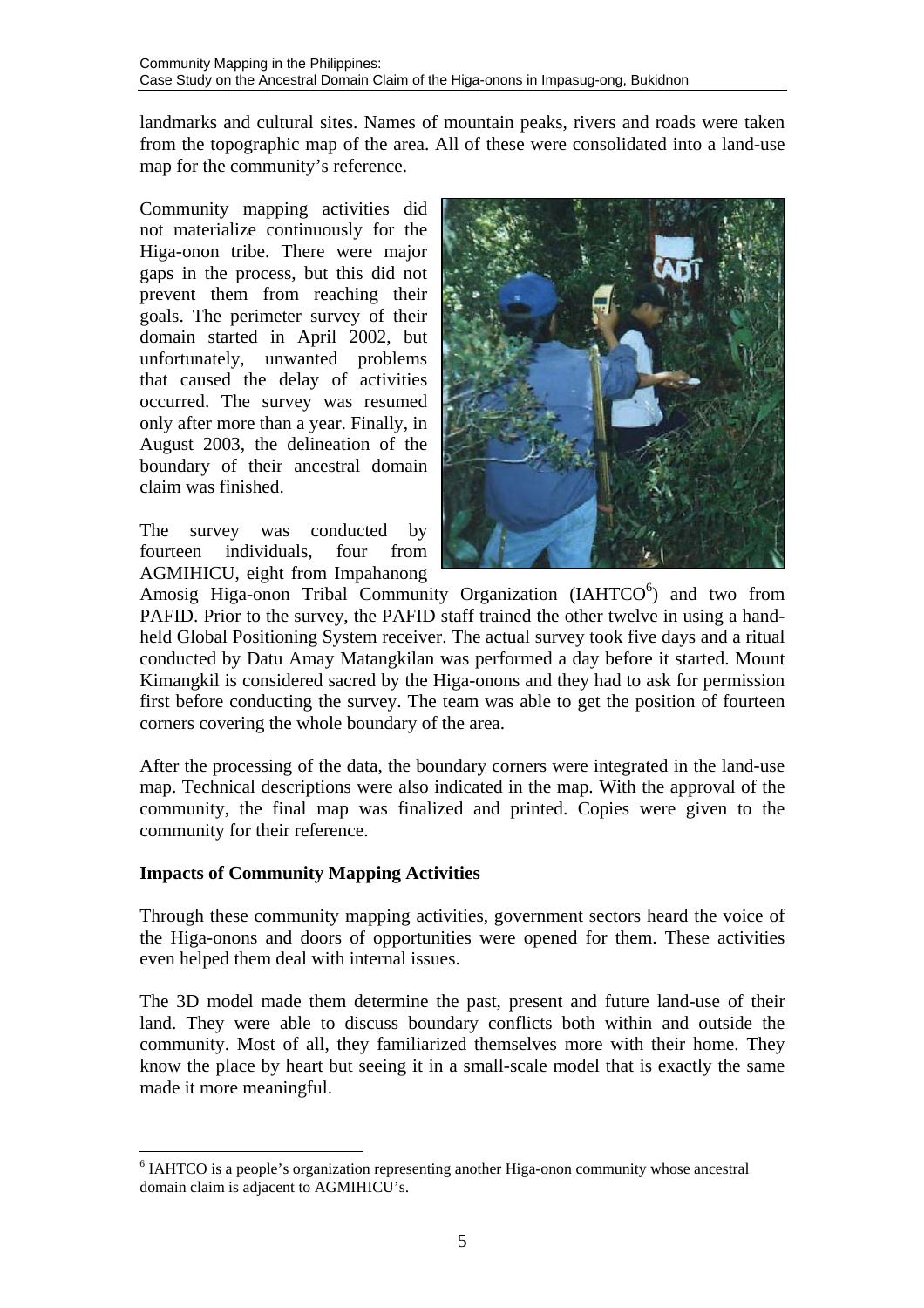

The maps were instrumental in their negotiations with the government. Dialogues that were almost unimaginable before have transpired continually. The members of the community approached these dialogues with confidence for they were equipped with better knowledge of their land. With the aid of maps, the people they meet with understood their arguments better. Maps are visual, thus it can serve as a common language for

people with conflicting views.

Technical knowledge such as the utilization of a GPS receiver and map-reading further enhanced the legitimacy of their claim. The Higa-onon community's participation in the perimeter survey allowed them to become actual actors, and not mere observers in the process. "Self-delineation" will only be realized if the community is involved every step of the way.

All of these efforts will be thrown to waste if the community will lose empowerment over their domain. The protected area system has good intentions but this is not guaranteed in the implementation. Despite promises of major participation in the management board, this does not ensure the involvement of community in decisionmaking.

## **Community Mapping: A Powerful Tool**

Community-based mapping, as the name suggests, is a process that involves the participation of the community in each and every step. It is based on the principle that the community has the most intimate knowledge of the place where they live in, thus making them the most credible source of information regarding their land. As opposed to government mapping projects, community mapping gives importance to the participation of the community. The community defines its own issues and goals and they are the ones who direct the process of mapping their land. They control the utilization of maps, determine the present land-use plan and direct the future of their lands. Other entities such as non-government organizations and the government may give assistance but it is still the community who should take the major role.

In the case of the Higa-onon ancestral domain claim, they reserve the right to take full ownership and consequently, management of their domain. They have occupied the land long before the colonizers came. They are the best source of information about the place and this knowledge gives them the empowerment to manage their land. The Higa-onons, not the government, nor the assisting NGOs, know what is best for them. If they will be put in a multiple stakeholders' management setting, they should be the major actors and should have the final say on what they want to do with their land.